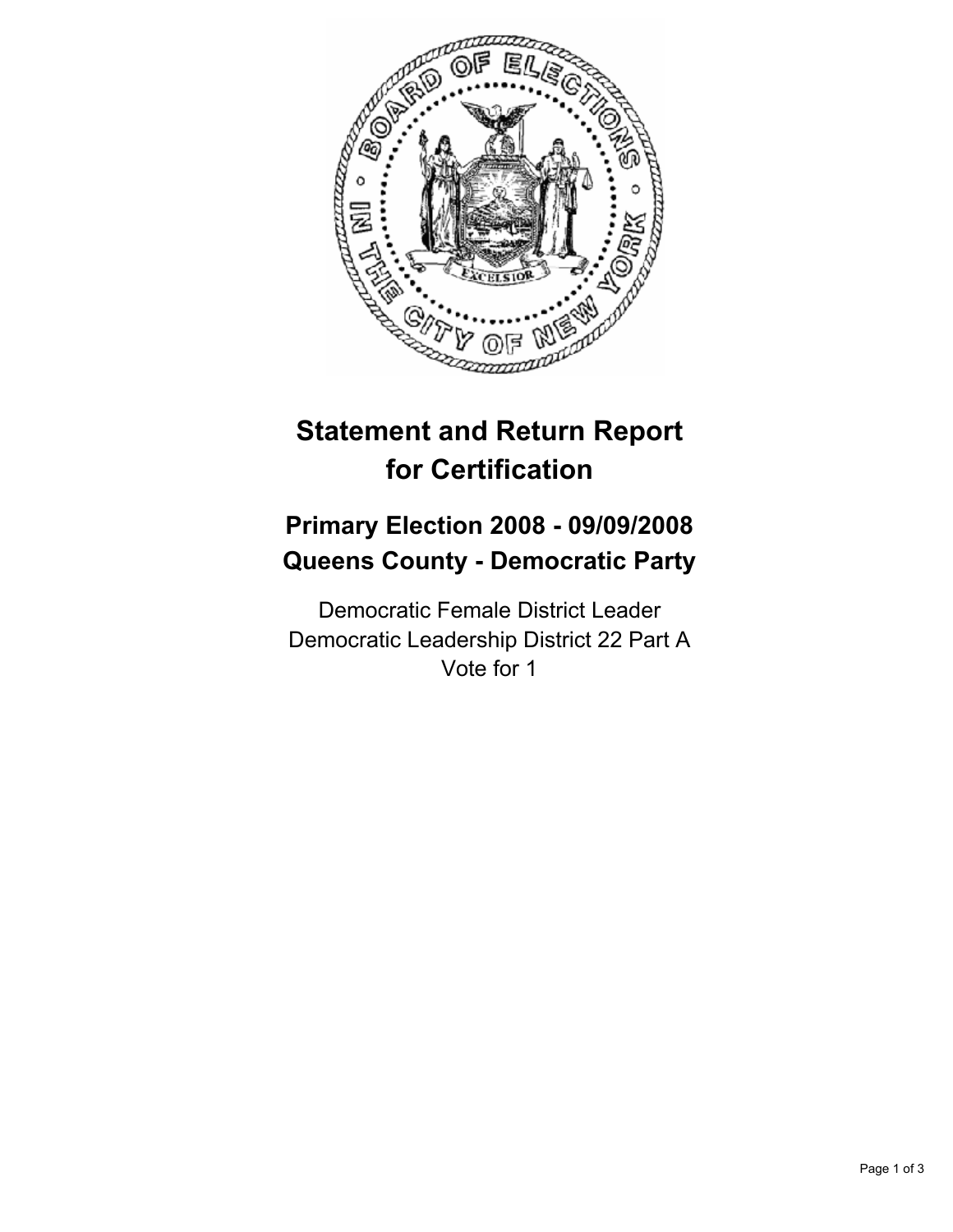

## **Assembly District 22**

| <b>EMERGENCY</b>      |       |
|-----------------------|-------|
| ABSENTEE/MILITARY     | 75    |
| AFFIDAVIT             | 143   |
| MARTHA FLORES-VAZQUEZ | 566   |
| <b>FAY V MYERS</b>    | 467   |
| <b>Total Votes</b>    | 1,033 |